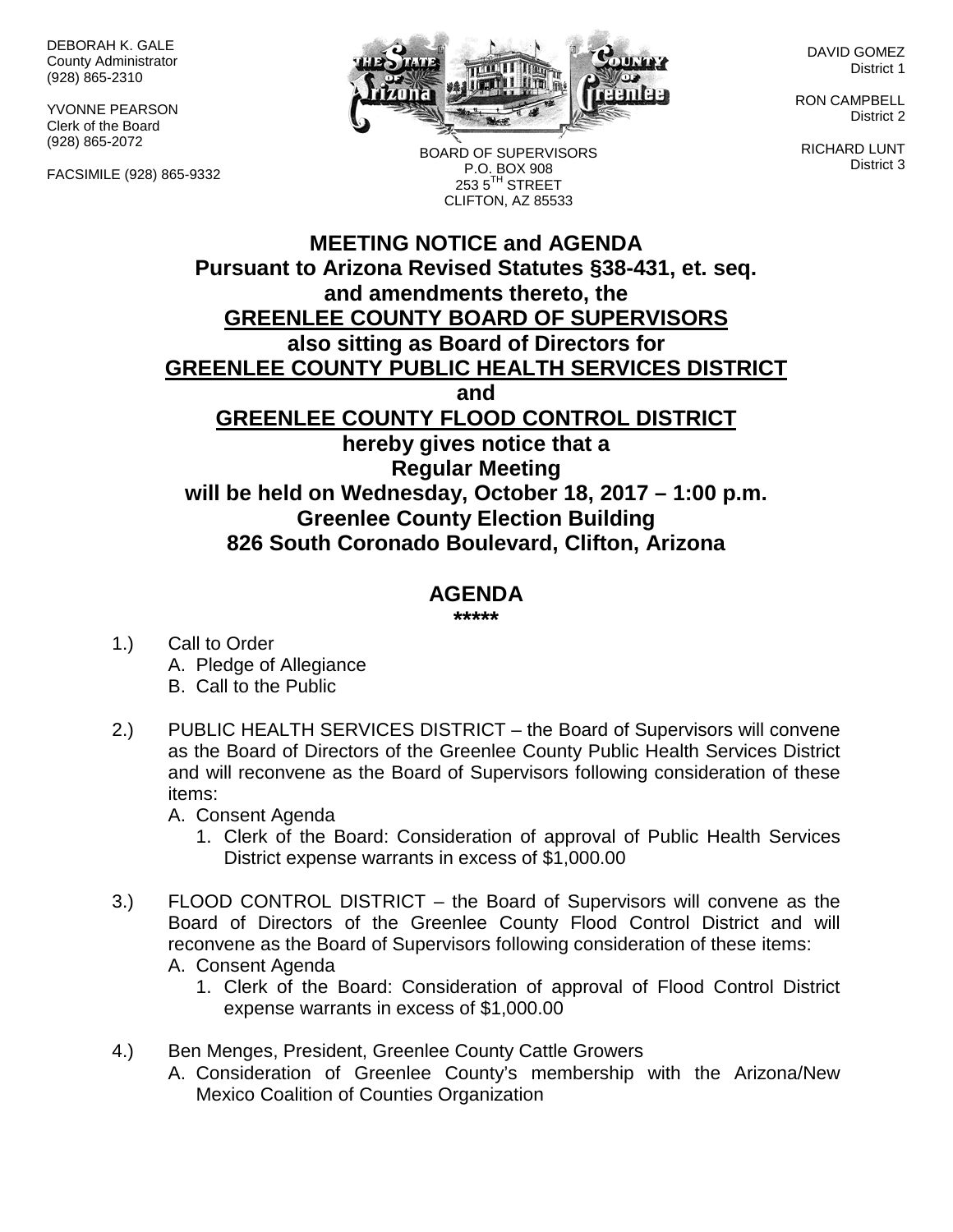- 5.) Monica Stauffer, Superior Court Judge
	- A. Consideration of the appointment of Elizabeth Morales as licensed Public Fiduciary
- 6.) Pam Pollock, Superior Court Clerk
	- A. Consideration of increasing part time employee hours from 19 hours per week to 24 hours per week based upon approved increased grant funding for this position
- 7.) Kay Gale, County Administrator
	- A. County Supervisors Association Legislative Proposals Review
	- B. Greenlee County Ambulance Service
	- C. County and State budget and legislative issues
	- D. Calendar of Events
- 8.) Consent Agenda
	- A. Clerk of the Board: Consideration of approval of minutes to previous meeting – 10/03/2017
	- B. Clerk of the Board: Consideration of approval of expense warrants in excess of \$1,000.00 – Voucher 1027; 1028; 1029
	- C. Chief Finance Officer: Consideration of approval of general fund loans in the amount of \$110.31 to be reimbursed upon receipt of funds: Fund 237 - \$110.31
	- D. IT Manager: Consideration of approval of Employee Transaction Form E. Estrada, Network Systems Administrator
	- E. County Sheriff: Consideration of approval of Employee Transaction Form L. Clonts, Detention Officer; J. Rios, Detention Officer
	- F. Superior Court Clerk: Consideration of approval of Employee Transaction Form – L. Gaskill, Part time Deputy Court Clerk
	- G. Superior Court Judge: Consideration of approval of Employee Transaction Form – E. Morales, Public Fiduciary
	- H. County Sheriff: Consideration of approval of Governor's Office of Highway Safety Selective Traffic Enforcement Program (STEP) Grant Agreement in the amount of \$26,000.00 requiring no matching funding
	- I. Public Works Manager: Consideration of approval of Amendment IV of the Total Maintenance & Repair Service Agreement with Empire Southwest, LLC to include the 950K Loader
- 10.) Supervisor Reports

Supervisor Richard Lunt

- A. Eastern Counties Organization Legislative Field Trip
- B. Eastern Arizona College President Nomination Presentation